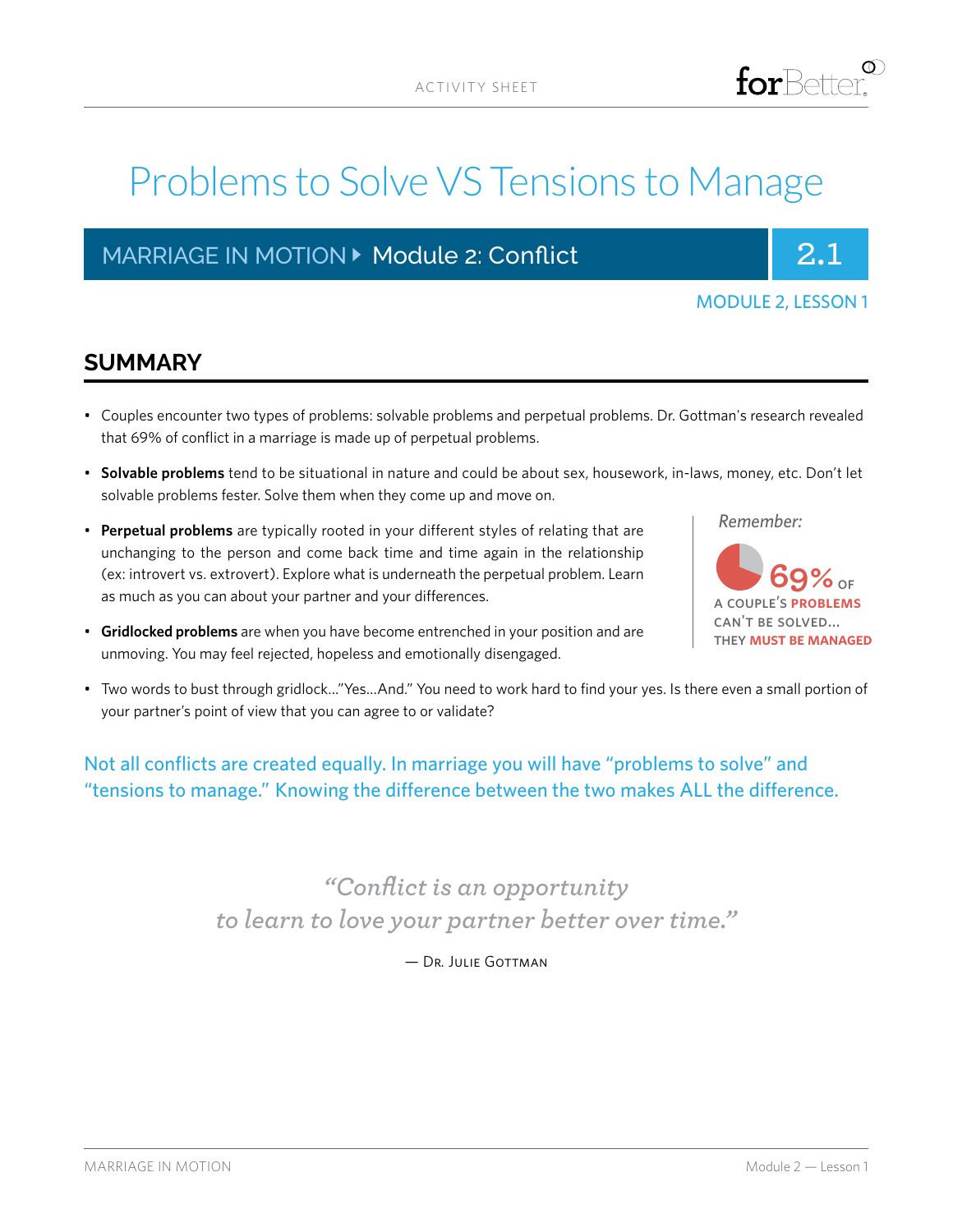## **ACTIVITIES**

#### TENSIONS TO MANAGE **1**

Before we start, take a moment to think of your workplace. The people, the processes. Clearly there are people who are challenging to work with, or those things you'd like to see done differently. Both the people and the work processes are examples of tensions you need to manage.

But all problems aren't created equally. There are other kinds of problems that need to be solved. Like the customer who received a shipment of soccer balls instead of golf balls. That's a problem you can (and must) solve.

It works the same in marriage. You'll have ongoing "tensions to manage" (or, perpetual problems) and "problems to solve."

Remember, 69% of your problems are unsolvable.



*No matter what your answer is, I hope you'll be encouraged by the fact that 1/3 of your problems are solvable. Today, we're going to focus on those.*

**Now, brainstorm a list of the top 5 pain points or problems you would like to eventually tackle, and specify if you think they are a perpetual problem, or actually solvable.**

#### **MY TOP FIVE AREAS OF CONFLICT ARE:**

|  | $\bigcirc$ Solvable or $\bigcirc$ Perpetual |
|--|---------------------------------------------|
|  |                                             |
|  |                                             |

*Solvable problems tend to be situational and about a specific topic. Perpetual problems tend to be about fundamental unchanging differences between the two of you, and are likely to come up over and over (e.g. spending, child discipline, communication styles, differences in sexual appetites, etc.).*

*But there are no formulas here. The point — for now — is to have a good discussion about the different kinds of conflict you experience, and to try and distinguish between perpetual and solvable issues.*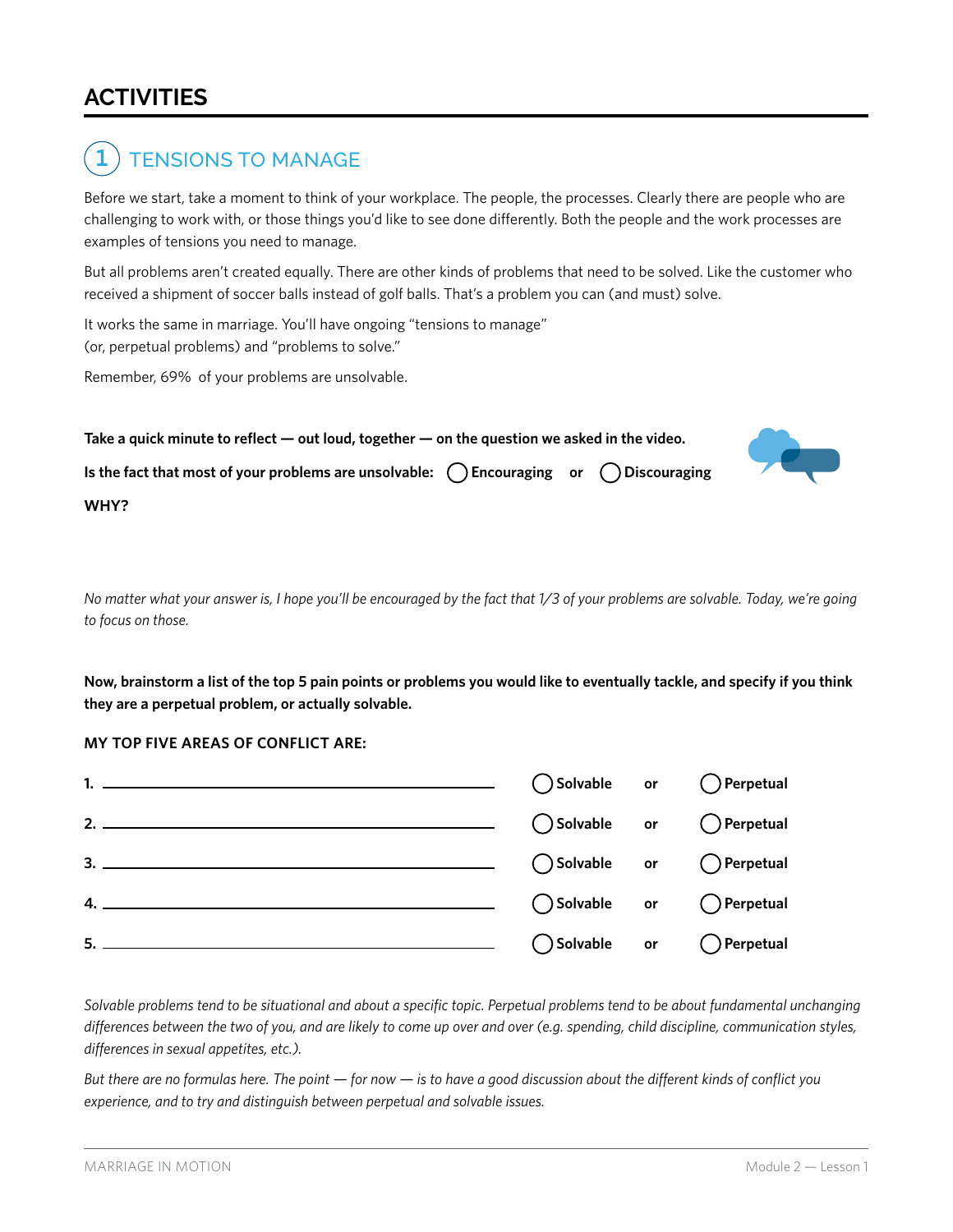**2** A SOLVABLE PROBLEM

**From your list above, agree on one solvable problem that you both want to work through right now and write it below.**

### **OUR SOLVABLE PROBLEM:**

Anytime you work on a solvable problem, you first have to identify if you have any non-negotiables. If so, this should be a VERY small list because when you enter into problem solving with your partner, you want to remain open to opportunity and influence.

There will, however, be areas that are not open for negotiating because if you did, it would mean you would be compromising a core value. **In the space below, draft out your small list of non-negotiables, and list the core value associated with that item.**



### *STEP 1 — List the Non-negotiables*

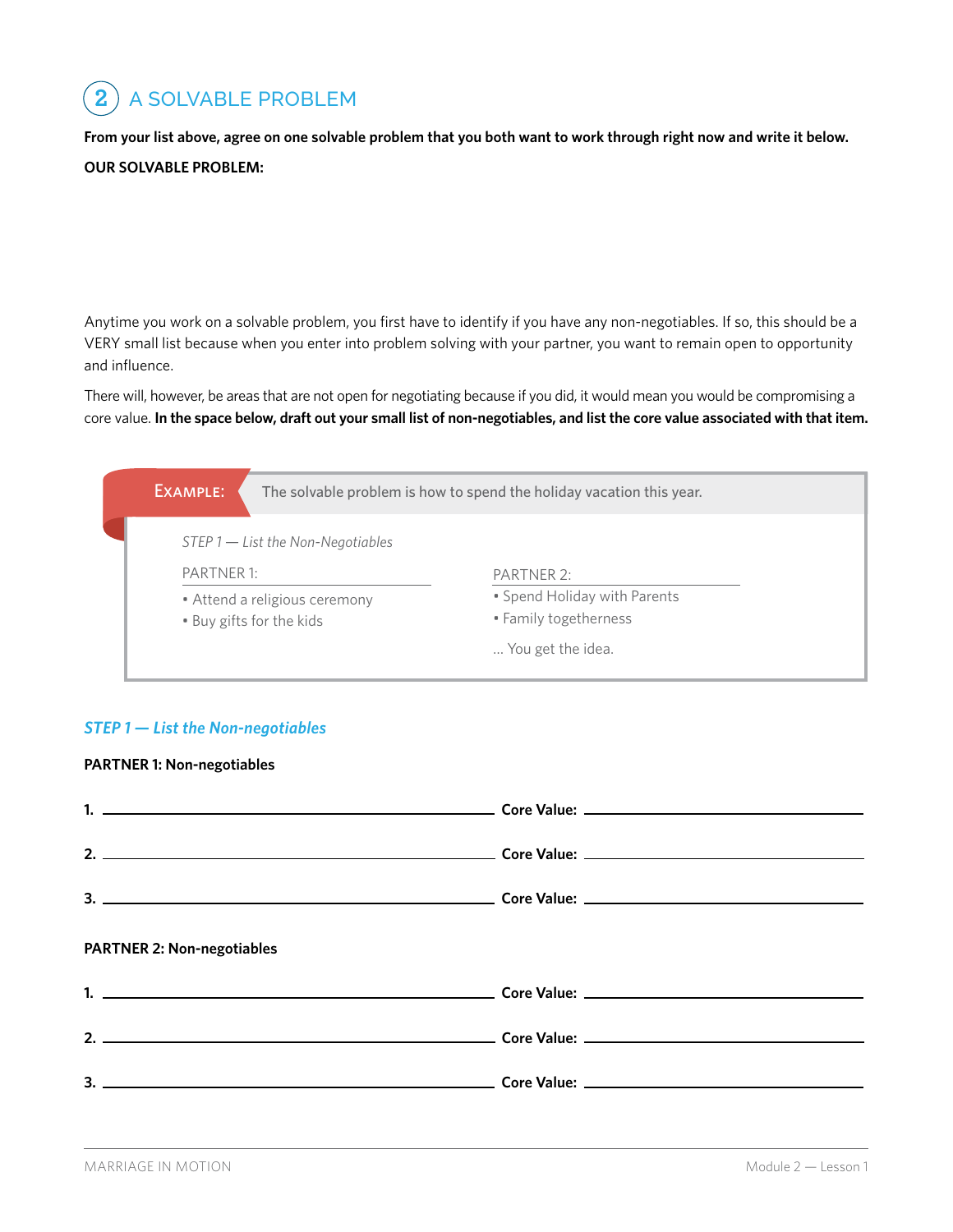### *STEP 2 — Share and Discuss*



**Share and discuss the reasons for your non-negotiables, and try to uncover the core values beneath your reasons. You want to understand what is most important to each of you, so that you can both honor the values that are driving the non-negotiable.**

*Step 2 is actually KEY to this exercise. You must first seek to understand your partner's core values before you ever enter into problem solving. Your responsibility in this exercise is to provide a safe and comfortable space for your partner to discuss their core values that are a part of the non-negotiables.*

#### *STEP 3 — Brainstorm*

**Share and discuss together ways in which you can honor each other's non-negotiables and solve your problem. List these ideas below.**



#### *STEP 4 — Make a Decision*

Decide which compromise you will try to solve this problem. The good news is that any solution you come up with is not written in stone. You can always revisit this solution and these problem solving steps to come up with a new compromise.

Remember, it is NOT a solution if you are compromising one of your core values. The goal is to honor your partner's values and seek a creative solution that meets both of your needs.

#### **OUR SOLUTION IS:**